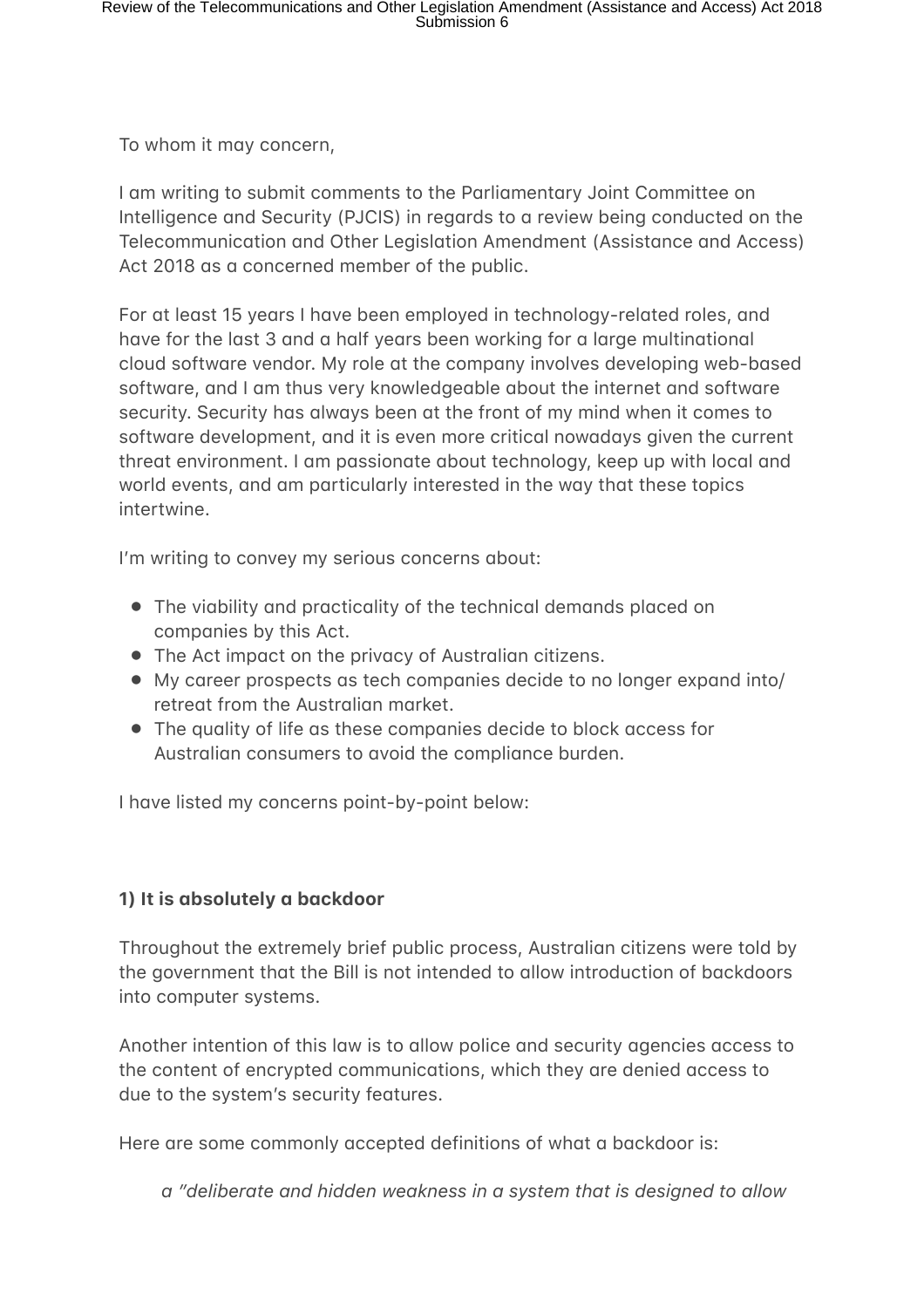*certain people to bypass the security of the system".* https://blog.1password.com/does-australias-access-and-assistance-lawimpact-1password/

"a method [...] of bypassing [...] encryption in a computer system" *"Backdoors are often used for [...] obtaining access to plaintext in cryptographic systems."* 

https://en.wikipedia.org/wiki/Backdoor (computing)

Given these definitions, it clearly puts the dual intentions of the Act into conflict. The Act should be immediately repealed until a suitable replacement Bill can be passed which satisfies both intentions.

## **2) Alternate means of communication**

Serious criminals will always have alternate, secure means of communication such as the following:

- PGP https://www.openpgp.org/
- TrueCrypt http://truecrypt.sourceforge.net/
- Tor https://www.torproject.org/
- Tails https://tails.boum.org/

If this law is introduced, serious criminals will move to these alternate communication channels, or to non-digital means of communication, and once again law enforcement will "go dark".

For the serious crimes that the Act is intended to address such as terrorism, criminals have already shown to be avoiding using technology and using predigital methods of communication. Criminals doing so would negate the benefits of the Act, however the negative effects it introduces will remain. For this I refer to an episode of the Australian Broadcasting Corporation's "The Signal" podcast, dated 24 September 2018 entitled "How your tech could land you in jail":

http://www.abc.net.au/radio/programs/the-signal/how-your-tech-could-landyou-in-jail/10296236

In it, a member of the Digital Forensics team at the Australian Federal Police (AFP) is interviewed and is introduced by the show host with the statement:

"Criminals have already started to learn what kinds of things police can *crack, and so they're starting to actually do crime differently".* 

The AFP member then outlines the following: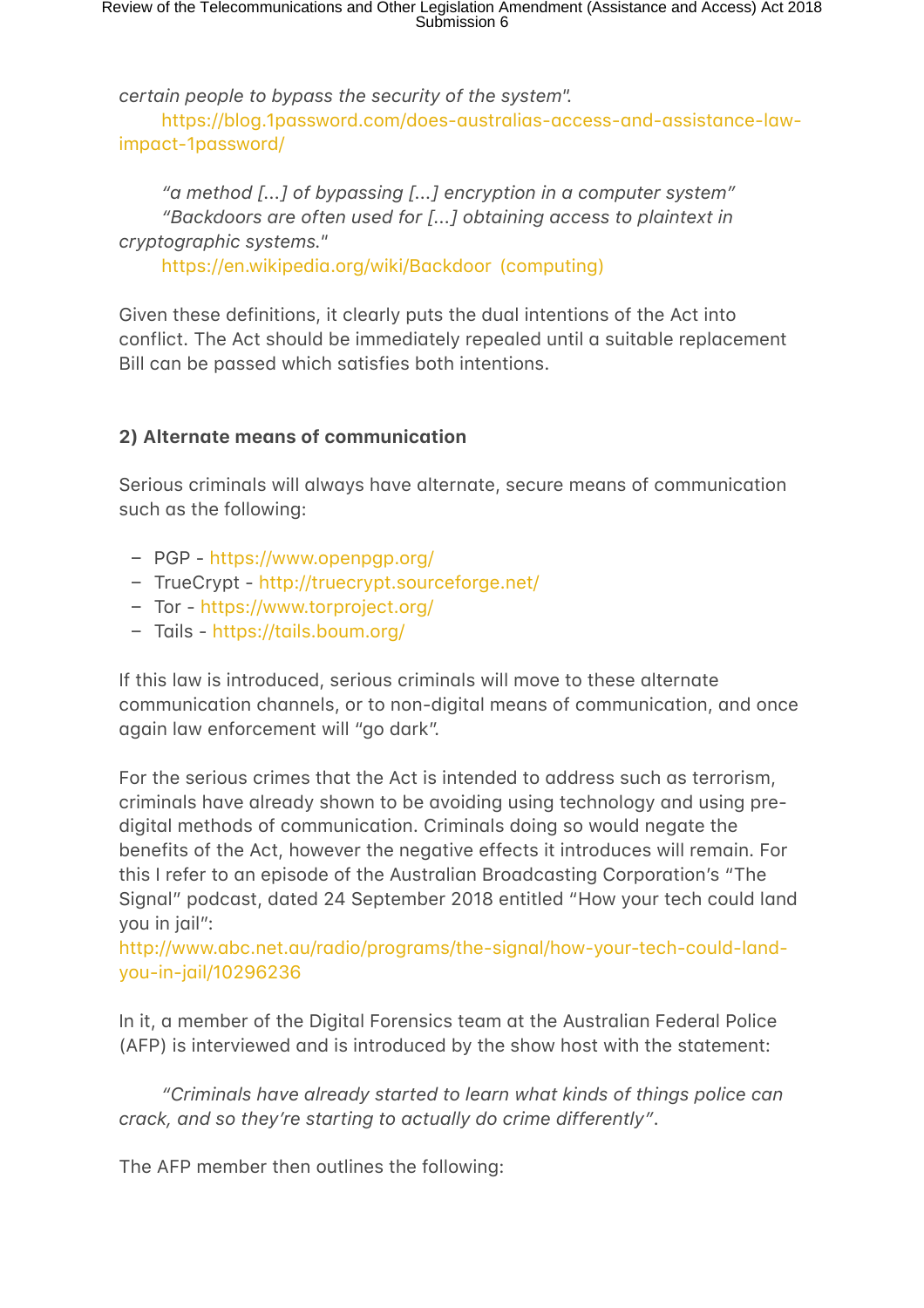*"I guess I can point to some of our recent terrorist investigations, counter terrorism investigations, we would see back in the day that a lot of people would communicate via email, messaging and so forth. But there has been an um, noticeable, um, sort of drift back towards people not using devices; it is not uncommon now to go into a warrant and so forth and not find any trace of* an electronic device and um, that more likely the other skillsets we offer within *the AFP like document examination and so forth come to the fore, uh because they are going back to written communications because they don't trust the electronic devices."*

Given the intentions of this law is to allow police and security agencies access to serious criminals (e.g. terrorists) encrypted communications, any "serious" criminal would have learnt the above lesson already and will have already shunned digital devices in favour of

### **3) It weakens cyber security**

Having a secure encryption algorithm is only part of the picture to ensure cyber security. Another incredibly important part is the implementation of that algorithm and the surrounding software processes. Many vulnerabilities have been found in encryption software in the recent years (such as Heartbleed http://heartbleed.com/), and almost all of them have been due to the implementation of the algorithm and the surrounding software processes, rather than the algorithm itself.

Over the years, software developers and security engineers have developed best practices & design patterns for the implementation of encryption algorithms to avoid these issues. Some don't follow them correctly, however when they are followed it generally leads to a secure system.

The introduction of a law which will requires Australian companies, and companies operating in Australia to deviate from international best practices & design patterns opens the door to new implementation vulnerabilities that have not been accounted for, and due to Australia's population size and small security research community, it is likely that these vulnerabilities will stay unknown for extended periods of time, allowing malicious actors large windows of time to exploit them.

Furthermore, if a member of the research community was to find a vulnerability, the process for reporting that could be treacherous as it's illegal to reveal the existence of a capability introduced as a result of a Technical Capability Notice. This will have a chilling effect on the security research community in Australia, and will lead to a vulnerable state for the nation's public and private cyber infrastructure.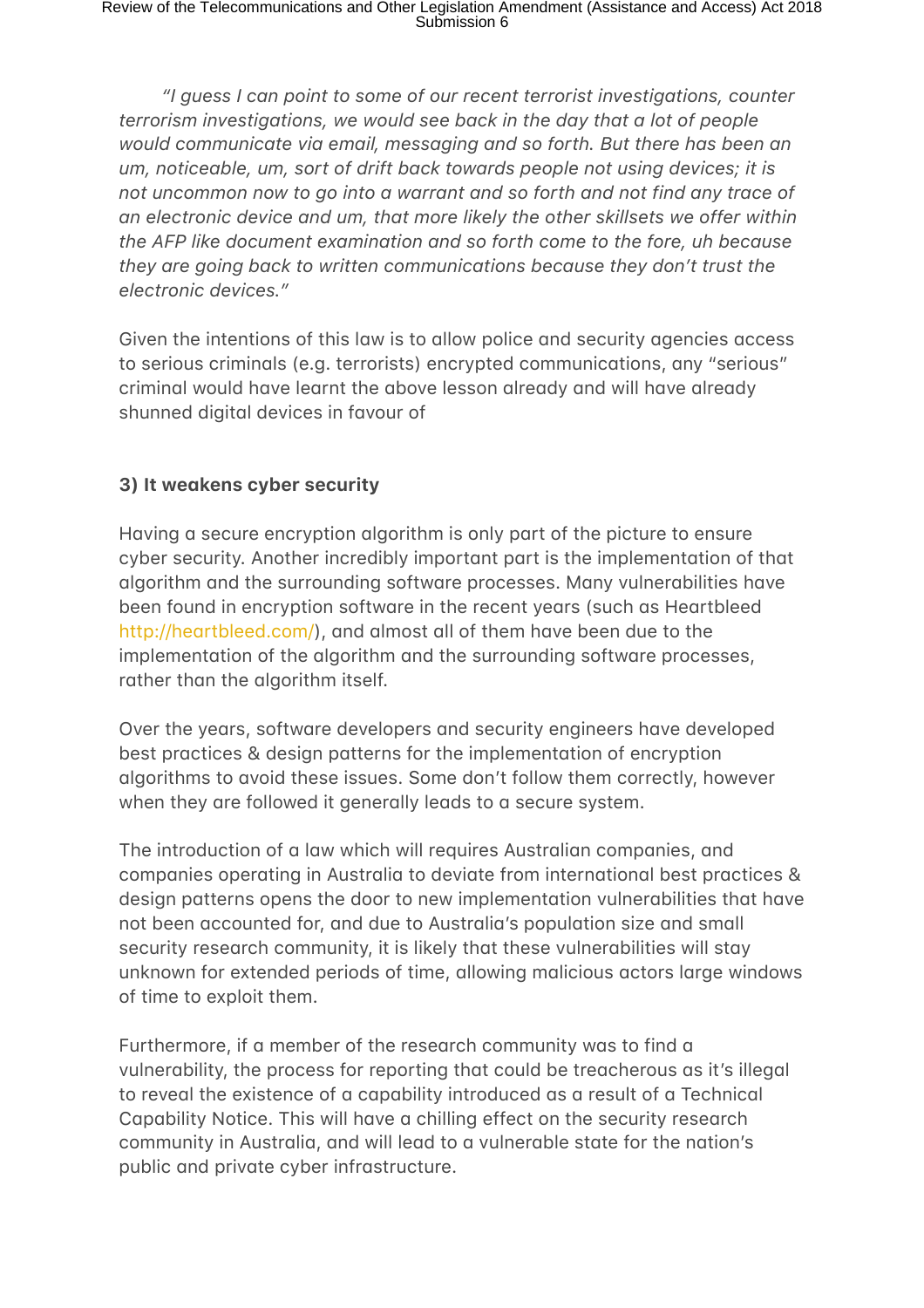**Recommendation:** The secrecy provisions in the Act must be removed.

This will allow white hat hackers and bug bounties to continue to operate and find flaws in the software, and point them out to the developers so that they can be closed before they are exploited by cyber criminals.

#### **4) It slows innovation & global competitiveness**

Having this law to comply with, the potential for fines and jail sentences, and the decrease in cyber security that is imposed on companies by having to comply with the law, some companies may choose to not enter the Australian market.

This will lead to:

- less jobs in the technology sector
- **•** less skilled Australians getting exposure to innovative technology
- $\bullet$  a lack of global competitiveness of local companies who have additional bureaucratic burdens placed on them
- $\bullet$  talented Australians who the country has subsidised education for leaving the country for places that are less burdensome for technology companies (such as Silicon Valley)
- $\bullet\,$  less tax revenue as Australian citizens are forced to interact with offshore companies via the internet to purchase services that GST is not charaed on (due to there not being any local operation or assets for that company)

## **5) It's a privacy invasion & risk**

Society is changing. Whereas 20 years ago communication was done face to face, nowadays families in the privacy of their home use WhatsApp, Facebook Messenger etc. to chat to each other from the next room. This opens up the inner thoughts of Australian citizens to an even greater risk of privacy invasion, and an increased level of personal and corporate cyber security is needed to protect this.

Some say that "If you've got nothing to hide, you've got nothing to be afraid of" however this argument is weak. One only has to consider the idea of installing a camera in their bathroom to figure out that every Australian citizen actually has a large amount of legal activity they would want to hide.

Privacy is a real concern, and allowing a back-door into communications opens that same door up for potential use by ransom-ware attackers, revenge porn culprits, fraudsters, advanced persistent threat (APT) groups, and other malicious actors.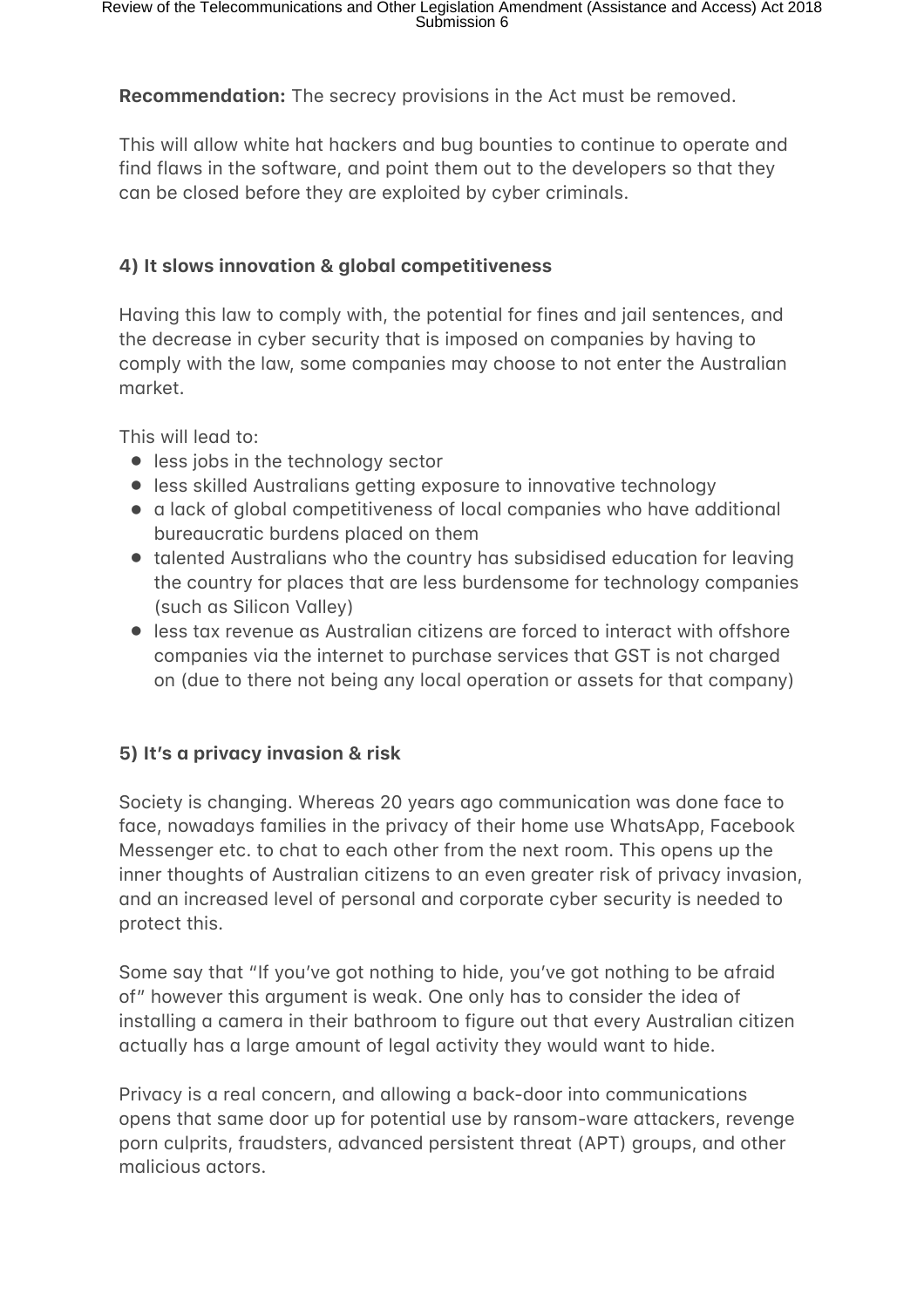### **5) It's not needed & ineffective**

50 years ago, before the internet was created, criminals would meet and communicate in places that police did not have access to intercept communications either, yet somehow crime was solved. The situation where law enforcement is allegedly "going dark" is not something new, it's just a "return to the norm". In fact, the access that law enforcement has had over the last 10-20 years has been unprecedented.

Given this unprecedented level of communications access, it really should have resulted in a huge drop in the crime rate. However, this has not happened as per the below publication:

https://aic.gov.au/publications/tandi/tandi359

This history suggests that expanded or reduced access to communications is in no way certain to have any serious impact in the the crime rate.

## **6) It is likely to decrease the quality of life of Australian citizens**

The Brazilian government has had run-ins with WhatsApp in the past related to encryption. It has actually lead to the service being blocked in Brazil three times since December 2015, due to their unwillingness to change their product to allow surveillance of their users by the Brazilian government. https://www.digitaltrends.com/mobile/whatsapp-brazil-6-million-facebookcash-frozen-1467391510-2

Brazil has 211 million people living in it, Australia has 25 million people living in it. Australia is insignificant to WhatsApp (and other tech companies), when compared to Brazil. Yet WhatsApp was willing to sacrifice their business in Brazil to ensure the security of their users.

It is without a doubt that multiple tech companies will stop offering products and services, and choose not to expand in Australia given the introduction of this Act.

## **7) Government officials and intelligence gaencies have been deceptive**

A common statistic thrown about through the media by the government and intelligence agencies is that "About 95 per cent of people currently being surveilled by security agencies are using encrypted messages". https://www.news.com.au/technology/online/security/inprinciple-deal-struckon-controversial-encryption-bill/news-story/ 75492c0ee5a389a0ada7955733529af4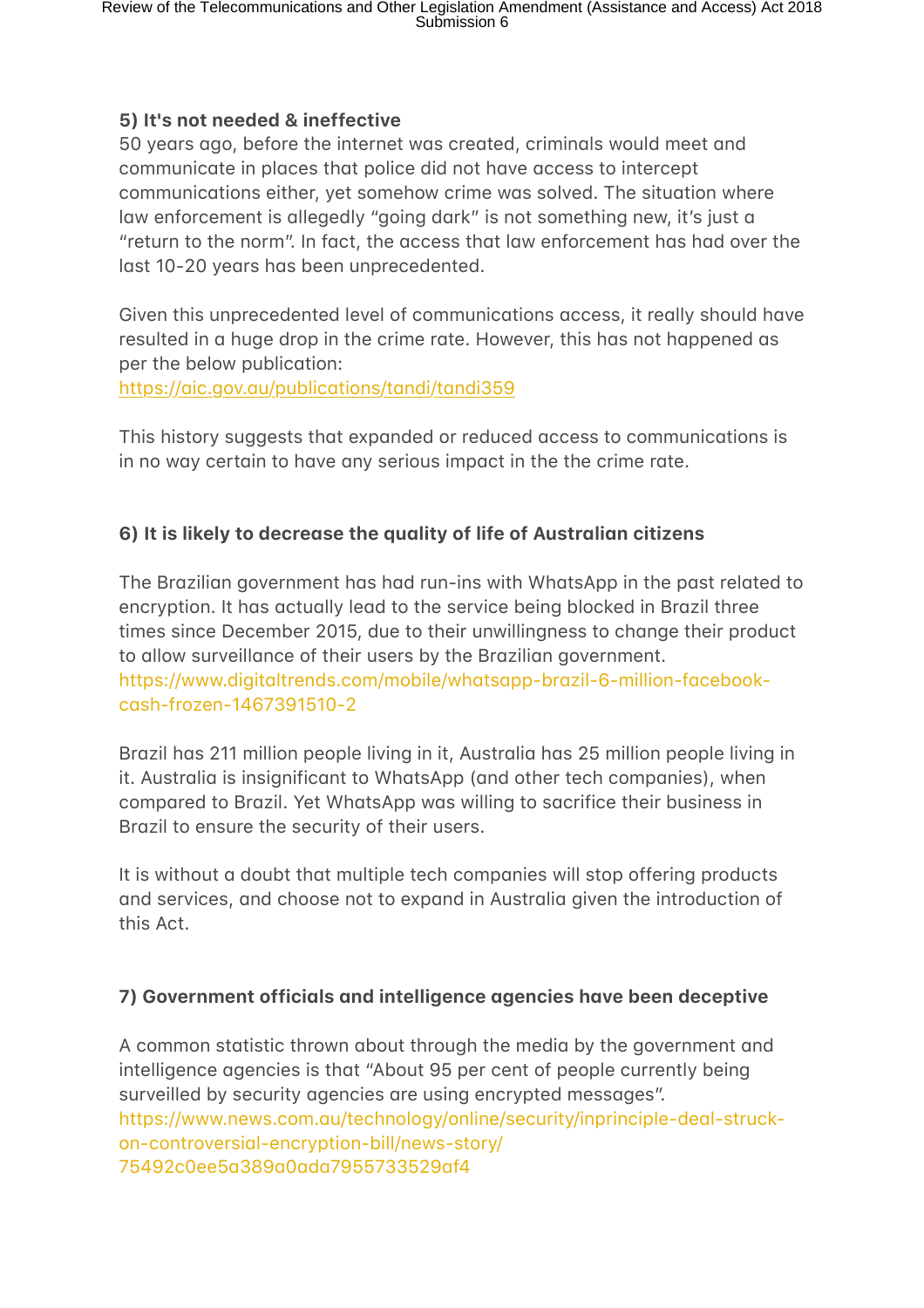This is a very deceptive and misleading statistic. I'm sure that almost 100% of the people being surveilled also drive cars, and eat at McDonalds. Given the pervasiveness of WhatsApp throughout Australia (and thus encryption), I feel sorry for the other 5% as they must have no friends at all!

Correlation does not mean causation, and similar to banning people from driving cars because terrorists use them, it is unproven whether allowing access to encrypted communications will have any benefit at all. As outlined in point 5, expanded or reduced access to communications is in no way certain to have any serious impact in the the crime rate.

Furthermore, the citizens of Australia were told that the Act was apparently needed immediately to ensure they are safe over the Christmas break. Given the considerable consultation period, and the time it would take to code, test, and deploy a backdoor into an encrypted service, there is absolutely no way that it would be of benefit over the Christmas break and thus the premise for these laws being rushed through was baseless.

Lastly, a common statement by the government and police and intelligence agencies is that they used to have access to SMS and phone call tapping, so why shouldn't they have access to those same things just because they are encrypted? To equate SMS and phone call tapping to having backdoor access to a device you carry with you 24/7 with in built GPS, microphone, camera, contacts list, password store, bank logins, and inner thoughts, is absolutely despicable.

## 8) Modern software development practices are incompatible with the **secrecy provisions**

A company/individual that receives a Technical Capability Notice (TCN) must keep it a secret, and it is a crime to reveal the existence of such a notice.

Modern tech companies have global teams responsible for developing software. Companies which are exclusively Australian will have no problem complying with the above requirement. However, for international companies this will be impossible. The reason being is that for modern software development generally there is a central code repository which contains all the source code for the application/service. This can be accessed by all. For a company with 1000 developers, all located around the world, it would be impossible to ensure that any code changes to allow such a capability to be used be kept secret.

**Recommendation:** The secrecy provisions in the Act must be removed.